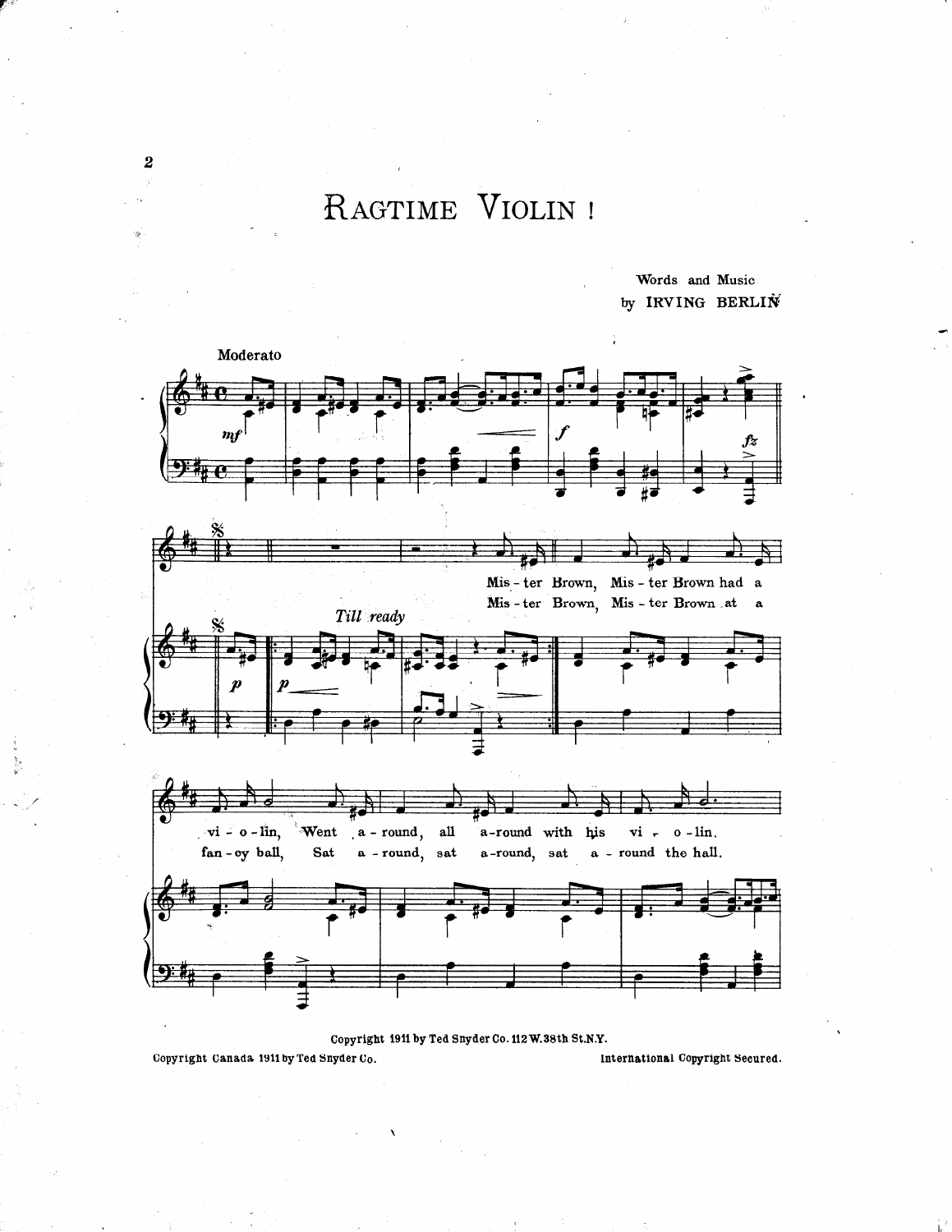

 $3 -$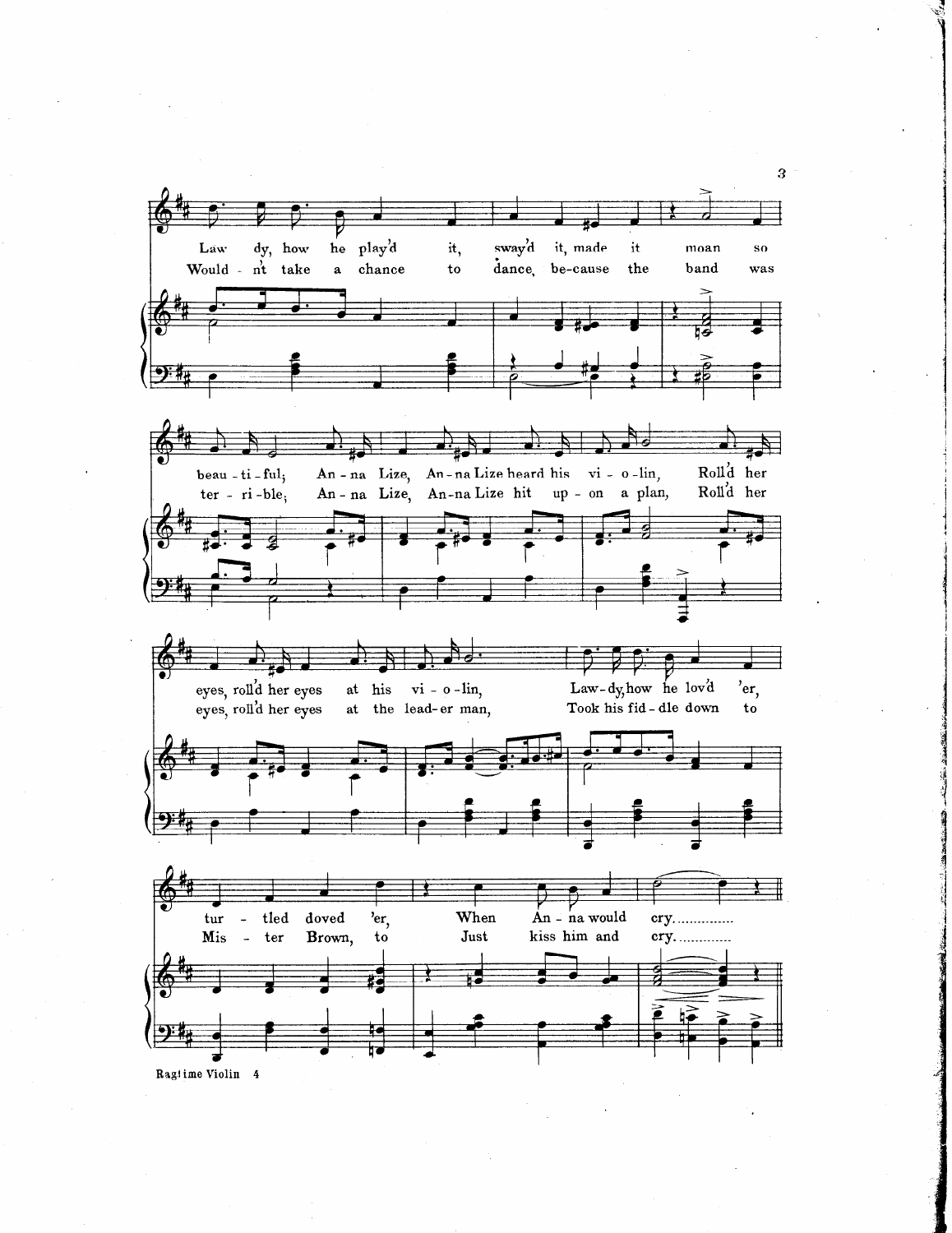

Ragtime Violin 4

 $\overline{\mathbf{4}}$